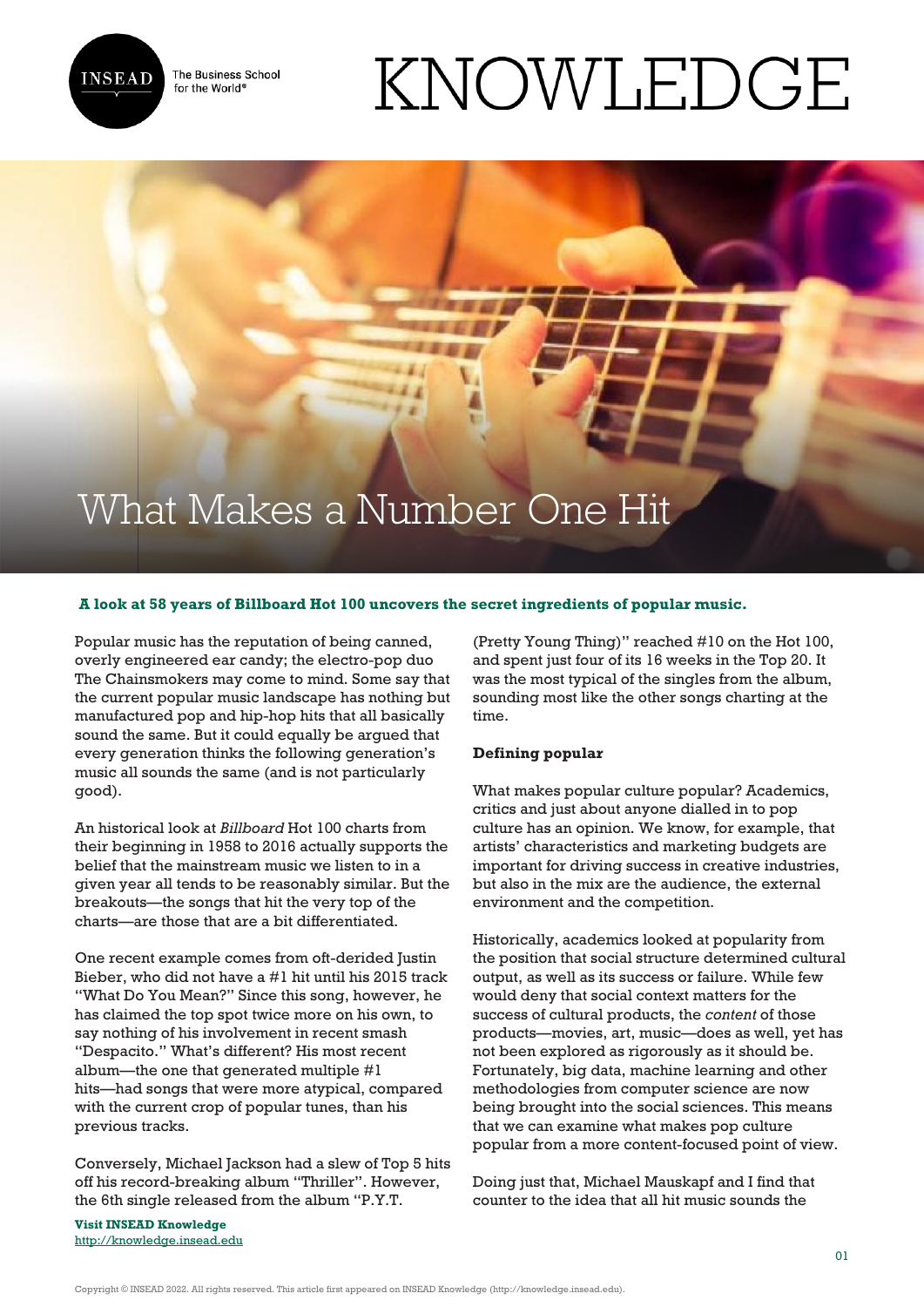same, songs that sound more like what is popular (or "typical") in a given year have *not* performed as well throughout chart history as those that are a bit different. In our article, **["What Makes Popular](http://journals.sagepub.com.ezproxy.insead.edu/doi/full/10.1177/0003122417728662) [Culture Popular? Product Features and Optimal](http://journals.sagepub.com.ezproxy.insead.edu/doi/full/10.1177/0003122417728662) [Differentiation in Music"](http://journals.sagepub.com.ezproxy.insead.edu/doi/full/10.1177/0003122417728662)**, forthcoming in the *American Sociological Review*, we find that the songs that reach the highest echelons of the charts bear some similarity to other popular songs that are out at the same time, but they must be unique in certain ways. That is, they must be optimally differentiated.

#### **Acoustic footprints**

To analyse the similarities in pop music, we collected data from The Echo Nest (now owned by Spotify) on the nearly 27,000 songs and over 6,000 artists that appeared on the *Billboard* Hot 100 charts between August 1958 and March 2016. Songs are unique creations, but they have certain features that can be defined and captured: Each song has its own "acoustic footprint" which can be used to compare it to other songs. The Echo Nest captures such features, and in our analysis we used each song's key, mode, tempo, time signature, acousticness, danceability, energy, instrumentalness, liveness, speechiness and (emotional) valence. Some of those will be familiar to anyone with a passing knowledge of music; others are the company's creations for classification and comparison purposes.

Songs are bundles or combinations of these features, so rather than comparing songs' individual attributes, we devised a "typicality" score that considers each song as a holistic, single entity. The acoustic footprint of each song is compared to that of all the songs that appeared on the charts in the year prior to its release. We use a **[cosine similarity](https://en.wikipedia.org/wiki/Cosine_similarity)** measure to capture the distance between each song pair and then average those distances across all the songs from the previous year. The resulting average provides the most systematic attempt at determining how much a given song sounds like the rest of the charts at the time of its release.

To our surprise, we find that songs with a belowaverage typicality—i.e. those that are "optimally differentiated"—tend to do better on the Hot 100. Optimally differentiated songs have some combination of acoustic features that is sufficiently dissimilar, but not too different, to that of the other songs released in the previous year. Perhaps the tempo or energy is unlike other songs on the chart around the same time, while other features are relatively similar. Such a song would be optimally differentiated: different enough to stand out, but not so much so as to alienate large groups of potential listeners.



The preceding chart compares the typicality of Top 40 songs to all songs that did not reach the Top 40 on the Hot 100, and demonstrates that there is not a profound difference between these two groups. Yet in most years, Top 40 songs are slightly more atypical on average than the rest of the charts. On the other hand, the following chart shows how  $#1$ songs compare to all other charting songs in a given year. Though more variable, songs that hit #1 are generally less typical, often substantially so.



We think optimal differentiation throws a wrench in the works of the idea of "hit song science", which suggests that top songs can be reverse-engineered based on what audiences are more likely to listen to or buy. This idea neglects the fact that the other music out at the same time is an important factor in a song's or artist's success. Writing a song specifically to hit the top of the charts requires some idea—at best an educated guess—of the type of music that will be out and popular by the time it is released.

What becomes popular next is likely to be slightly differentiated from the last round of hits, leading to a constant evolution of what is popular. Popularity is a moving target, but the context always remains relevant.

#### **Meaningfully memorable songs**

**Visit INSEAD Knowledge** <http://knowledge.insead.edu>

Copyright © INSEAD 2022. All rights reserved. This article first appeared on INSEAD Knowledge (http://knowledge.insead.edu).